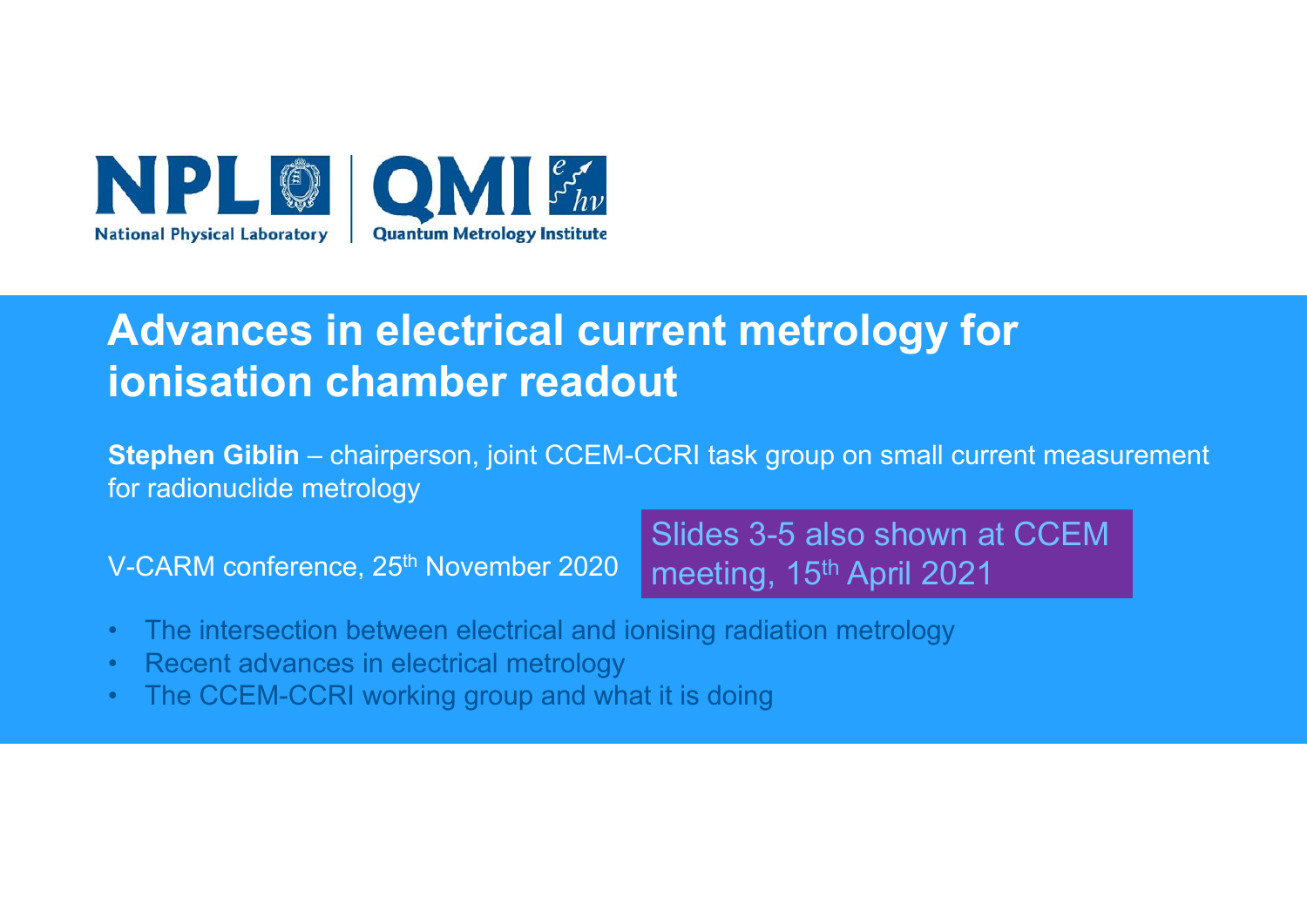#### **Ionisation chambers**





Thanks to Hansjörg Scherer of PTB for providing this graphic

Activity is calculated from the current using primary radionuclide methods and referring to long-half-life "check sources".

Linearity and stability of ammeter can be verified by calibrating with reference current sources.

There have been important developments in small current metrology in the last 20 years, which could be useful to the radionuclide community. **This talk is about these developments.**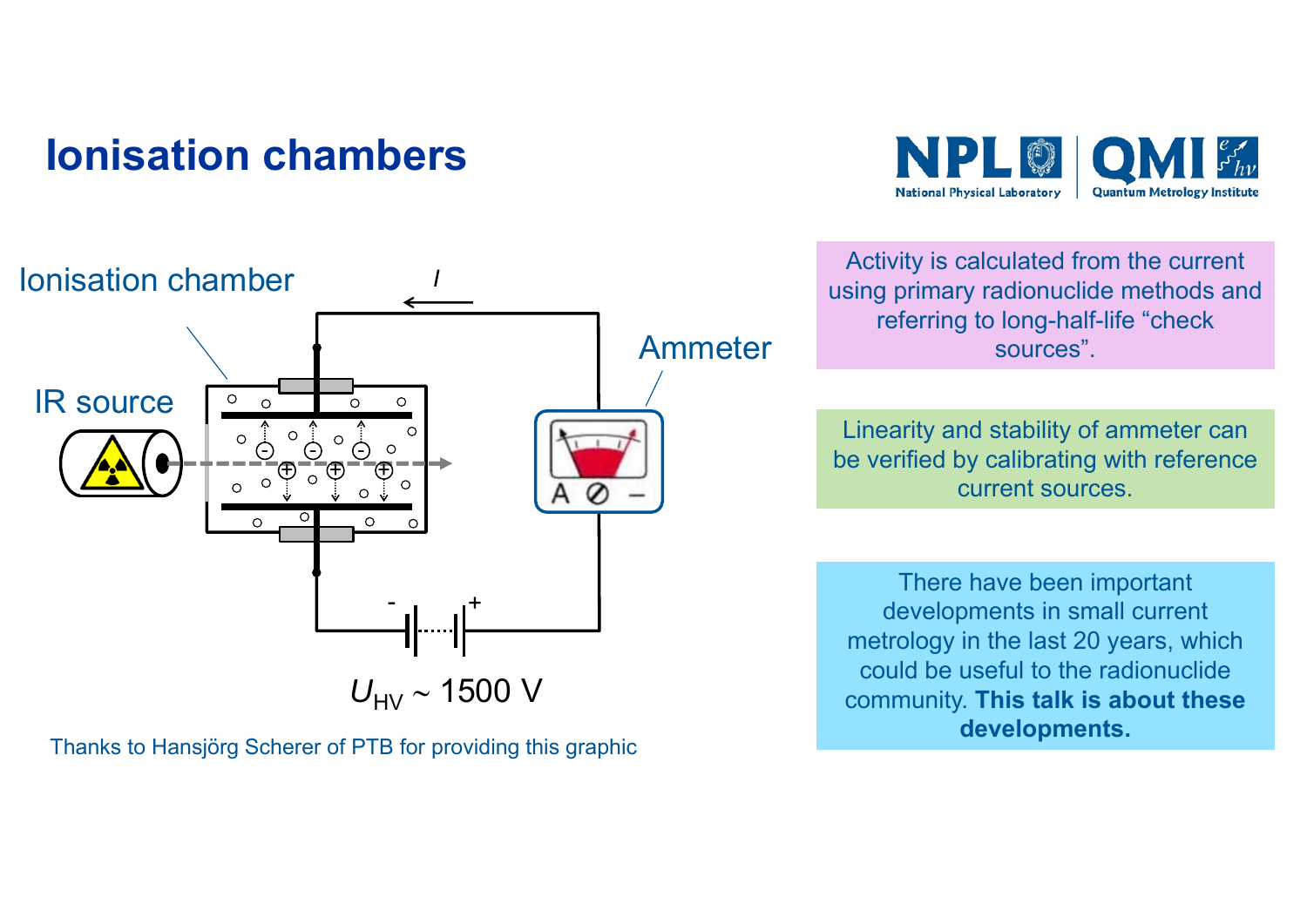## **Small current metrology, research and applications**



**Electron pumps** generate a current by moving electrons one at a time. They are research devices generating approx. **100 pA** with **0.1 ppm accuracy.**

An important driver for improving small current capability in NMIs!



Scanning electron microscope image of an electron pump

S. P. Giblin et al, Metrologia 56, 044004 (2019)

**The Ultrastable low-noise current amplifier (ULCA)**  was developed as a research project at PTB, and is now commercially available. It can source or measure currents up to 5 nA with 1-2 ppm accuracy up to a year after calibration.



For more information on the ULCA:www.magnicon.de

Several metrology areas require sub-nA current calibration at 1% - 0.001% levels:

Environmental monitoring: calibration of particlecounting electrometers

Measurement of high leakage resistances for semiconductor fabrication

Calibration of focussed ion beam currents for nano-fabrication

Optics metrology – current amplifier calibration

Ionisation chamber readout for radionuclide metrology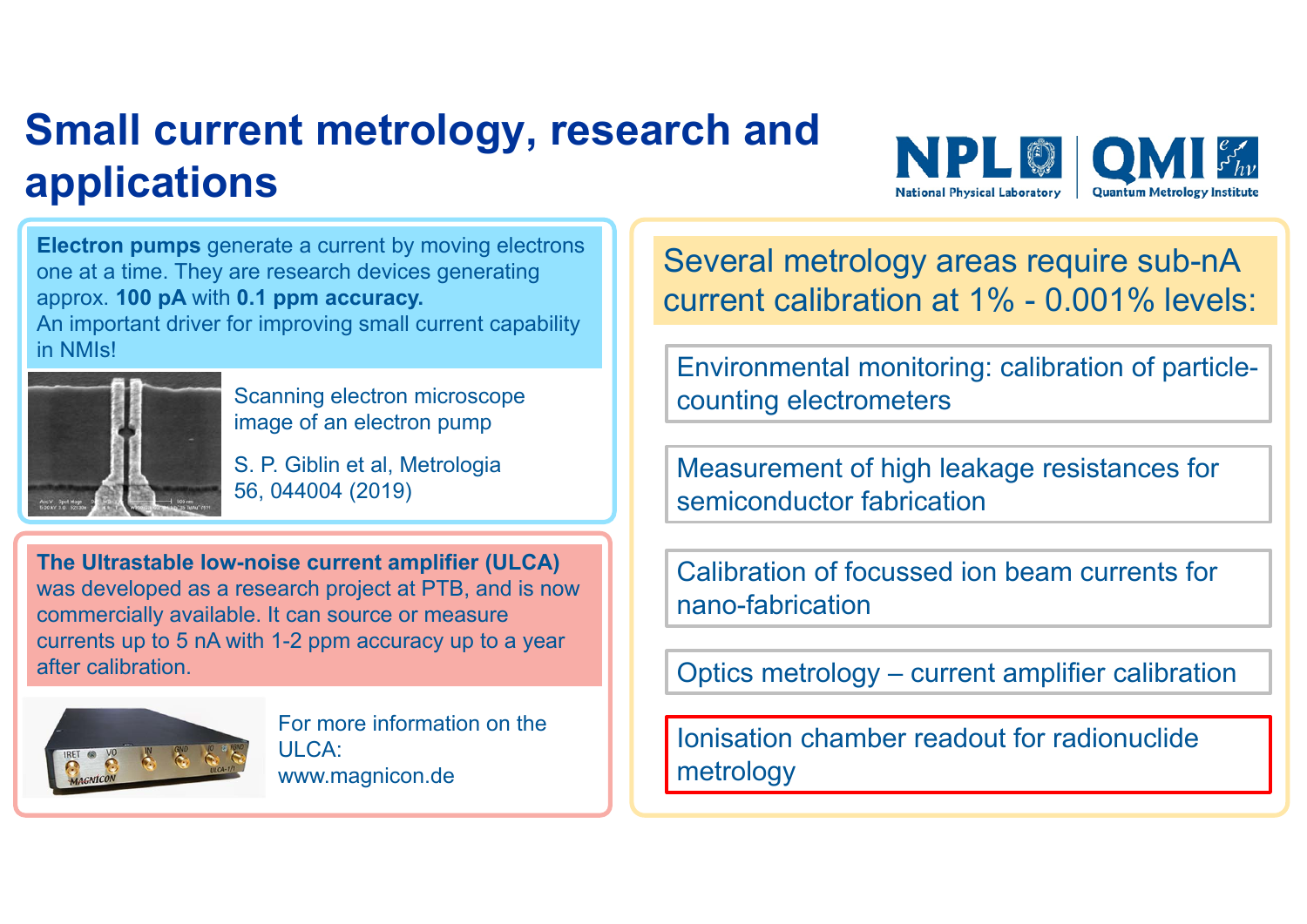#### **Joint CCEM-CCRI task group on current measurement for radionuclide metrology National Physical Laboratory Quantum Metrology Institut**

#### • Set up in late 2019

"...to guide the introduction of new technologies for the measurement of low *electrical current for ionization chambers used in the measurement of radionuclide standards."*

- The group combines 18 experts in electrical measurement and radionuclide metrology.
- •2 on-line meetings so far this year.
- •Formal output of the group will be a published "best practice" guide.

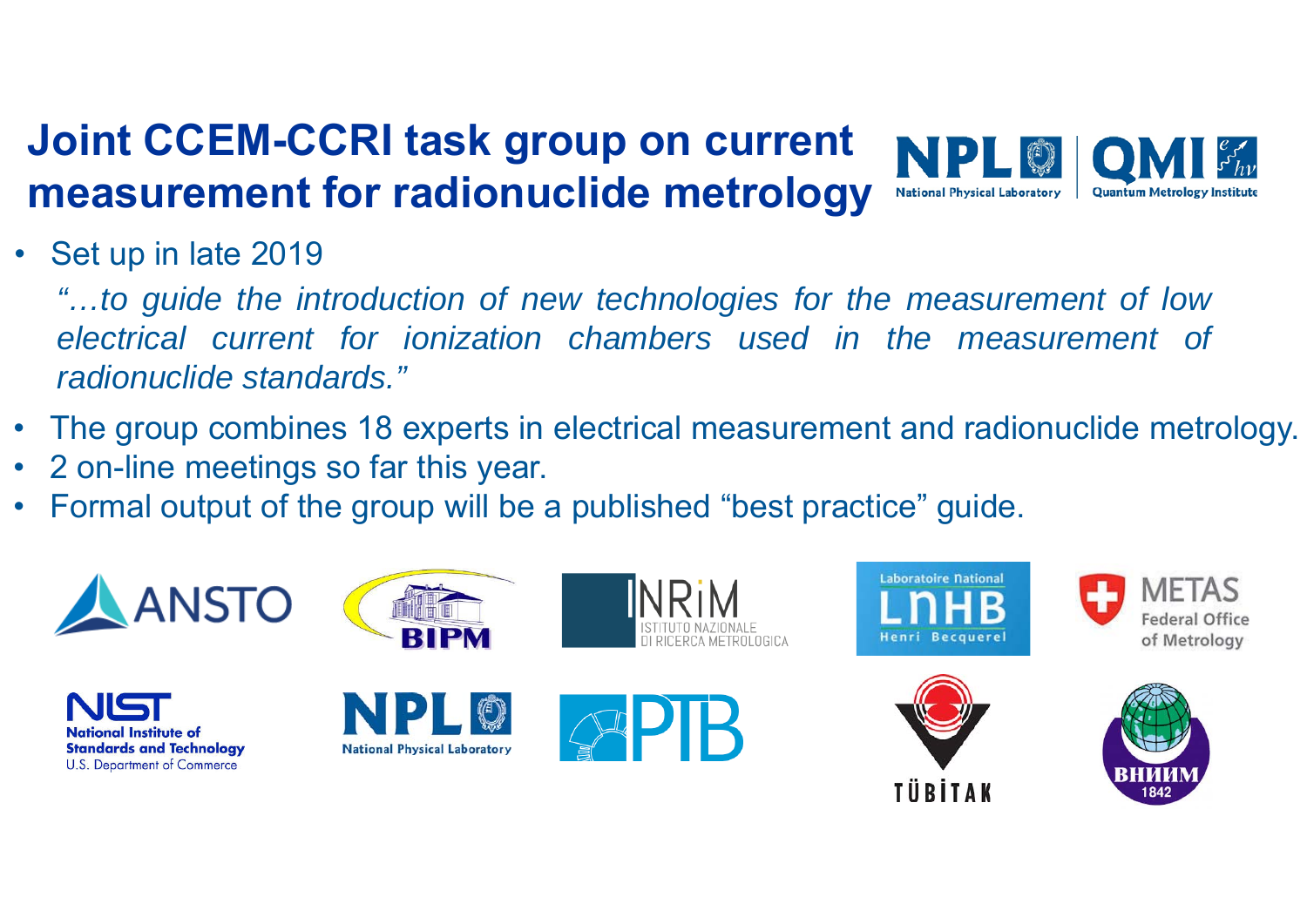#### **Content of best practice guide**



- Electrical measurement best practice (grounding etc)
- $\bullet$ Choice of high voltage power supplies to minimise noise
- •Evaluation of uncertainty and optimisation of measurement time
- $\bullet$  Choice of measurement systems (tradeoff between uncertainty and cost)
- Example case studies of measurement systems, traceability routes and uncertainty budgets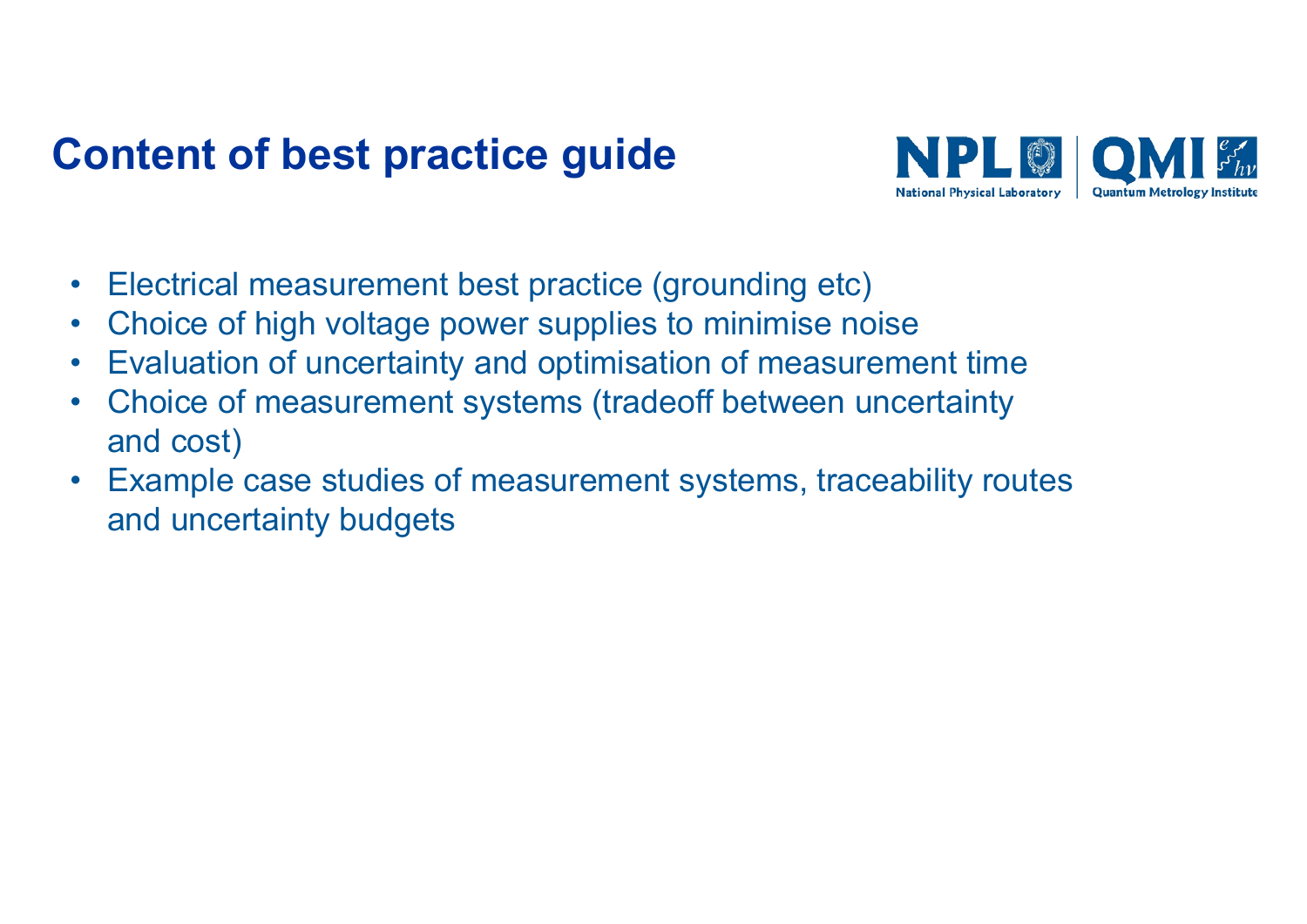#### **Types of current readout**



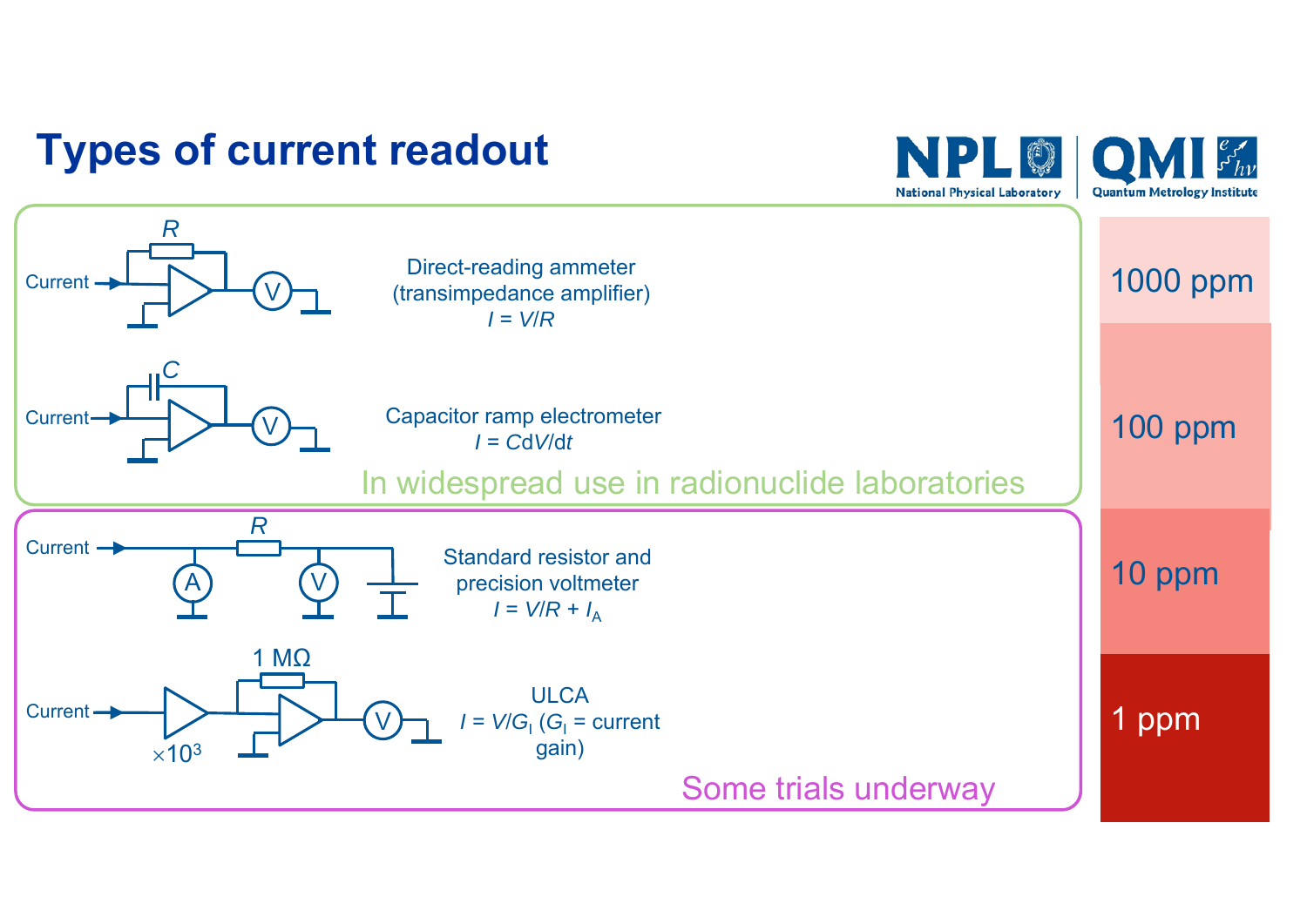## **Recent work I: accuracy of capacitor ramp systems**





*R*

#### How accurate are these?

Capacitor ramp electrometer *I* = *C*d*V*/d*t*



L. Callegaro et al, "Comparison between two dc low current traceability chains" *Conference on precision electromagnetic measurements* (2020)

Compared capacitor ramp method with ULCA **(agreement at 10s of ppm level)**, and discussed possible causes of error in capacitor ramp method.



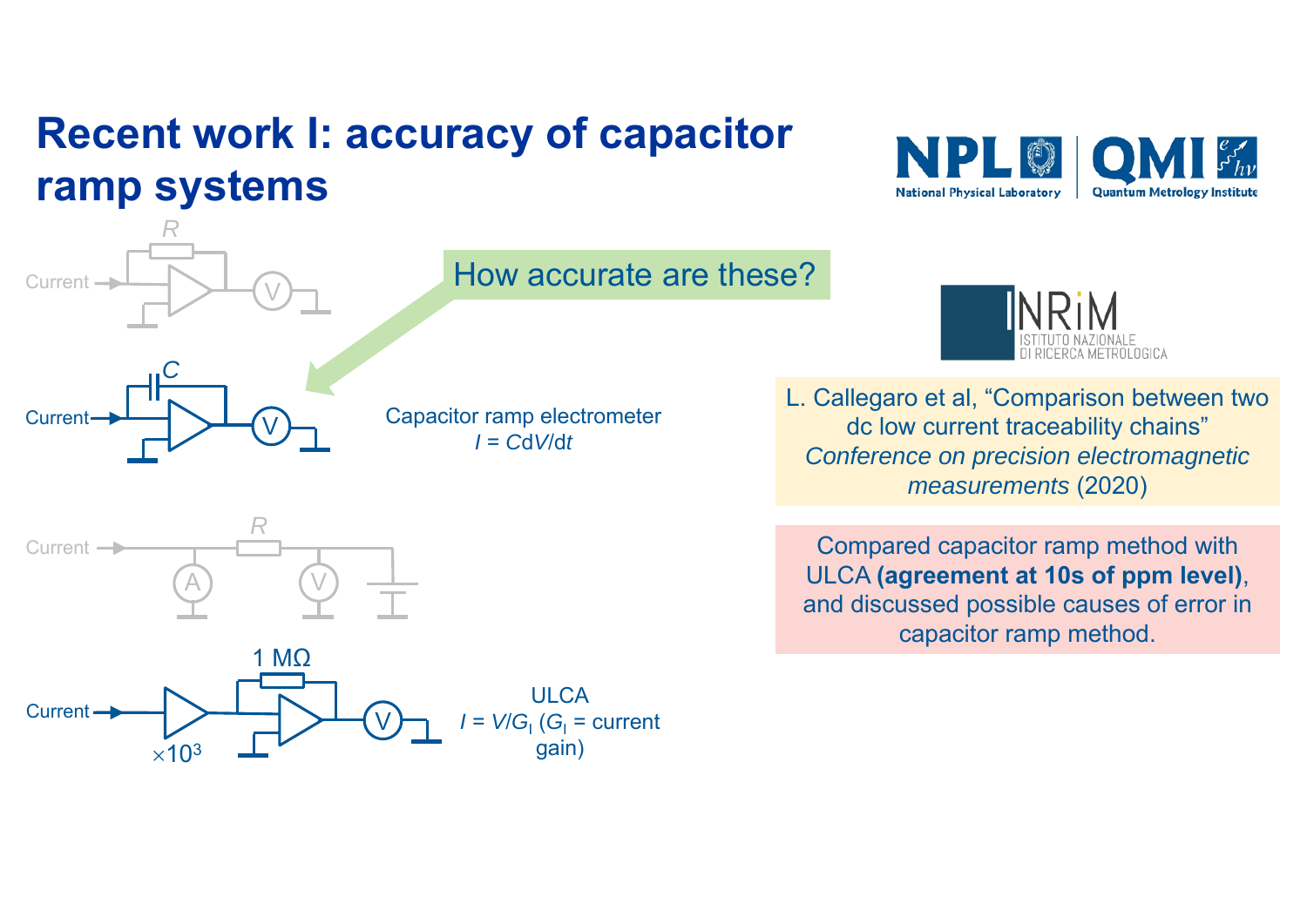### **Recent work II: Precision reference current source in radionuclide lab**



A

**Current** 



Standard resistor and precision voltmeter *I* = *V*/*R* <sup>+</sup>*I*<sup>A</sup>



D. Jarrett et al, "Ohms law lowcurrent calibration system for ionization chambers"*Conference on precision electromagnetic measurements* (2020)

Evaluation of precision reference current sources based on standard resistors in ion chamber laboratory

> **National Institute of Standards and Technology U.S. Department of Commerce**



*R*

V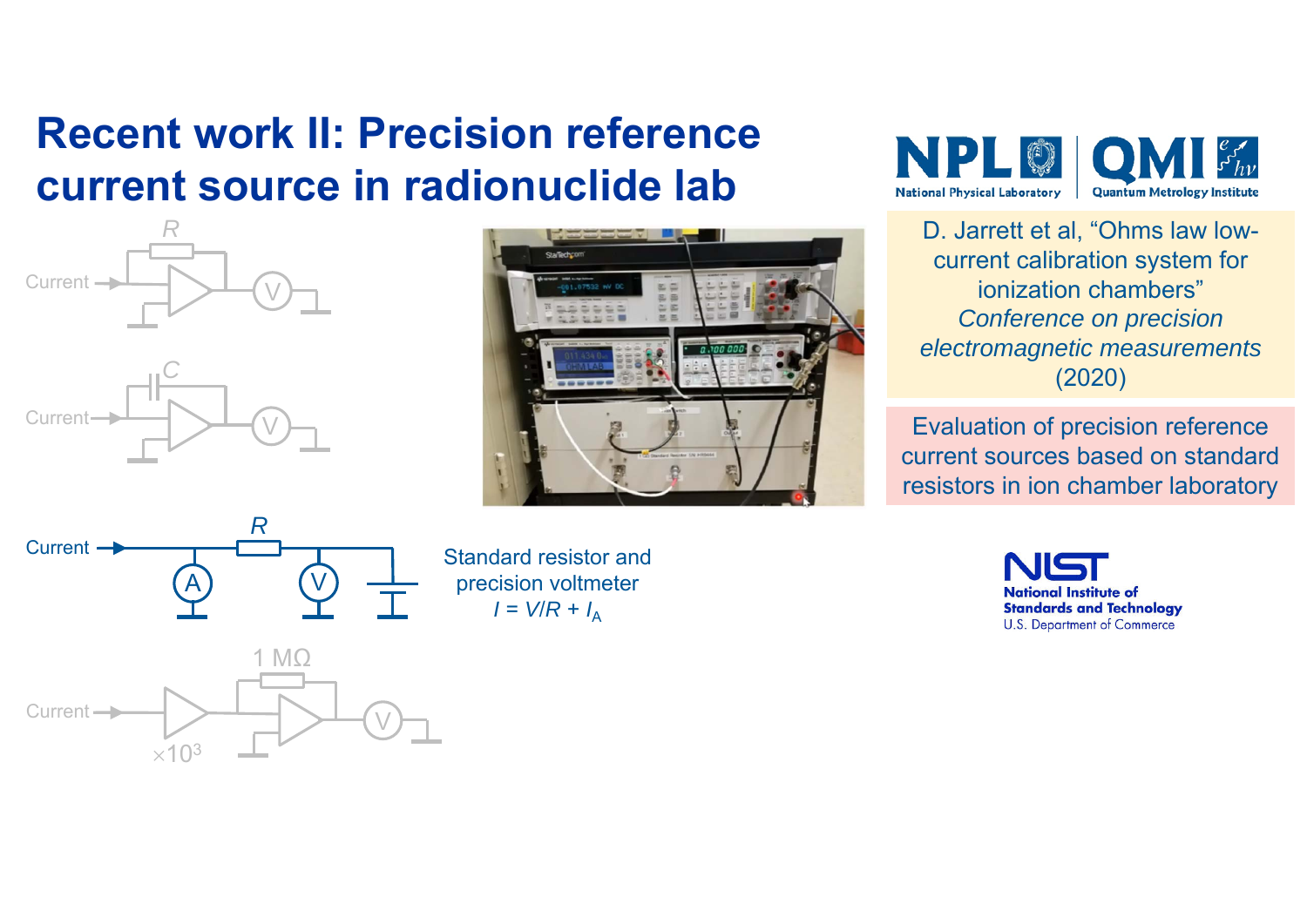## **Recent work III: introduction of ULCA into ion chamber labs**

 $\bigvee$ 

*R*

*C*

 $\bigvee$ 

Current

**Curren** 



The ppm-level linearity and accuracy of ULCA: Useful as a primary laboratory current reference, or for half-life measurements?



Ongoing projects at 2 laboratories to use ULCAs as reference current sources and measurement systems in radionuclide laboratories

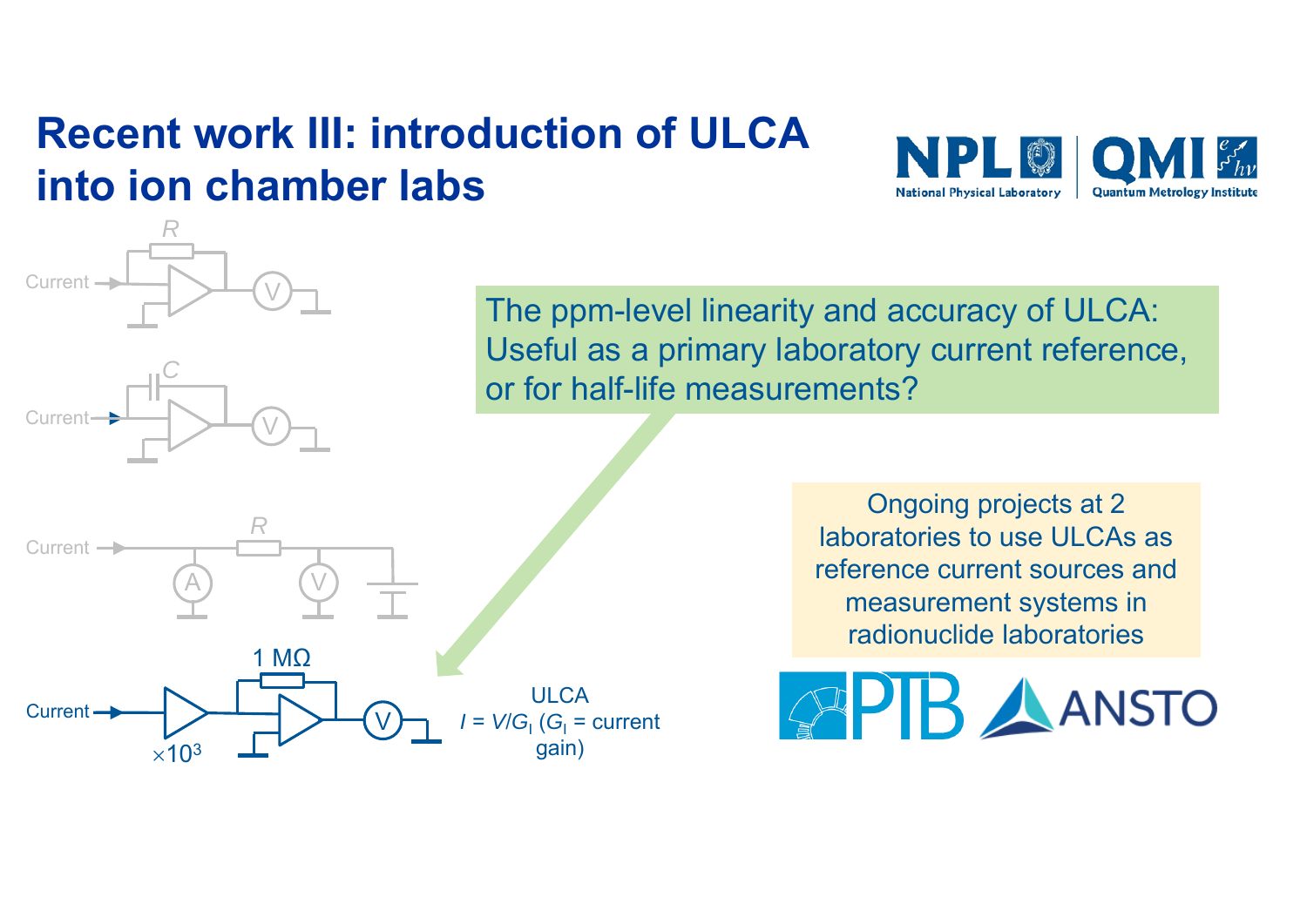# **Is it possible to do radionuclide metrology with ppm accuracy?**

Can we directly measure the half-life of carbon – 14? Proof-of-concept experiment underway at NPL.